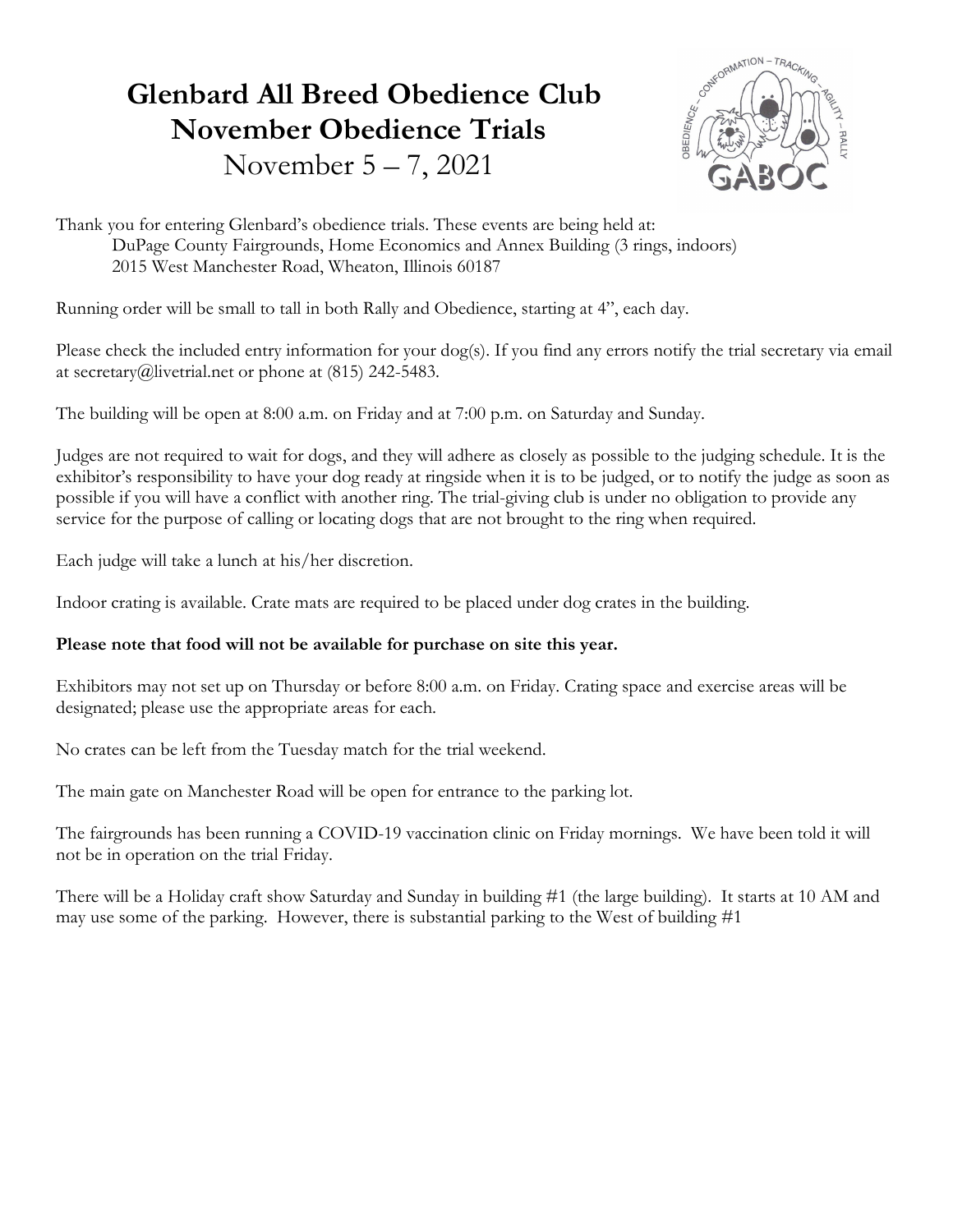#### DIRECTIONS TO TRIAL SITE:

From the south, take I-88 to Winfield Road. Exit at Winfield and go right (north) at the bottom of the ramp. Take Winfield approximately 3.5 miles to Roosevelt Road/Route 38. Turn right on Roosevelt and go 1 mile east to County Farm Road. Turn left on County Farm and head north to Manchester. Turn right, and the fairgrounds will be on your left.

From the Northwest, take I-90 east to Route 59. Exit at Route 59 and turn right (south) at the bottom of the ramp. Stay on Route 59 for approximately 10 miles to North Avenue/Route 64. Turn left on North Avenue and go 3 miles to County Farm Road. Turn right on County Farm Road and drive 3 miles to Manchester Road. Turn left

and the fairgrounds will be on your left.

From the Northeast, take I-90 to Illinois 53 South. Go south on 53 and stay to the left to continue south on I-355. Take the North Avenue/Route 64 exit and go right/west. Stay on North Avenue for approximately 6.5 miles and turn left at County Farm Road. Continue on County Farm Road for about 3 miles and turn left on Manchester Road, the fairgrounds will be on your left.

#### VETERINARIAN (on call)

Emergency Veterinary Services 530 Dunham Rd. St Charles IL 60174 630-584-7447 Friday 6PM to 8AM Saturday, Saturday noon to Monday 8AM

Amber Leaf Animal Hospital 28W730 Roosevelt Rd. Winfield IL 60190 630-231-7640 Monday - Friday 7AM to 6PM Saturday 7AM to noon

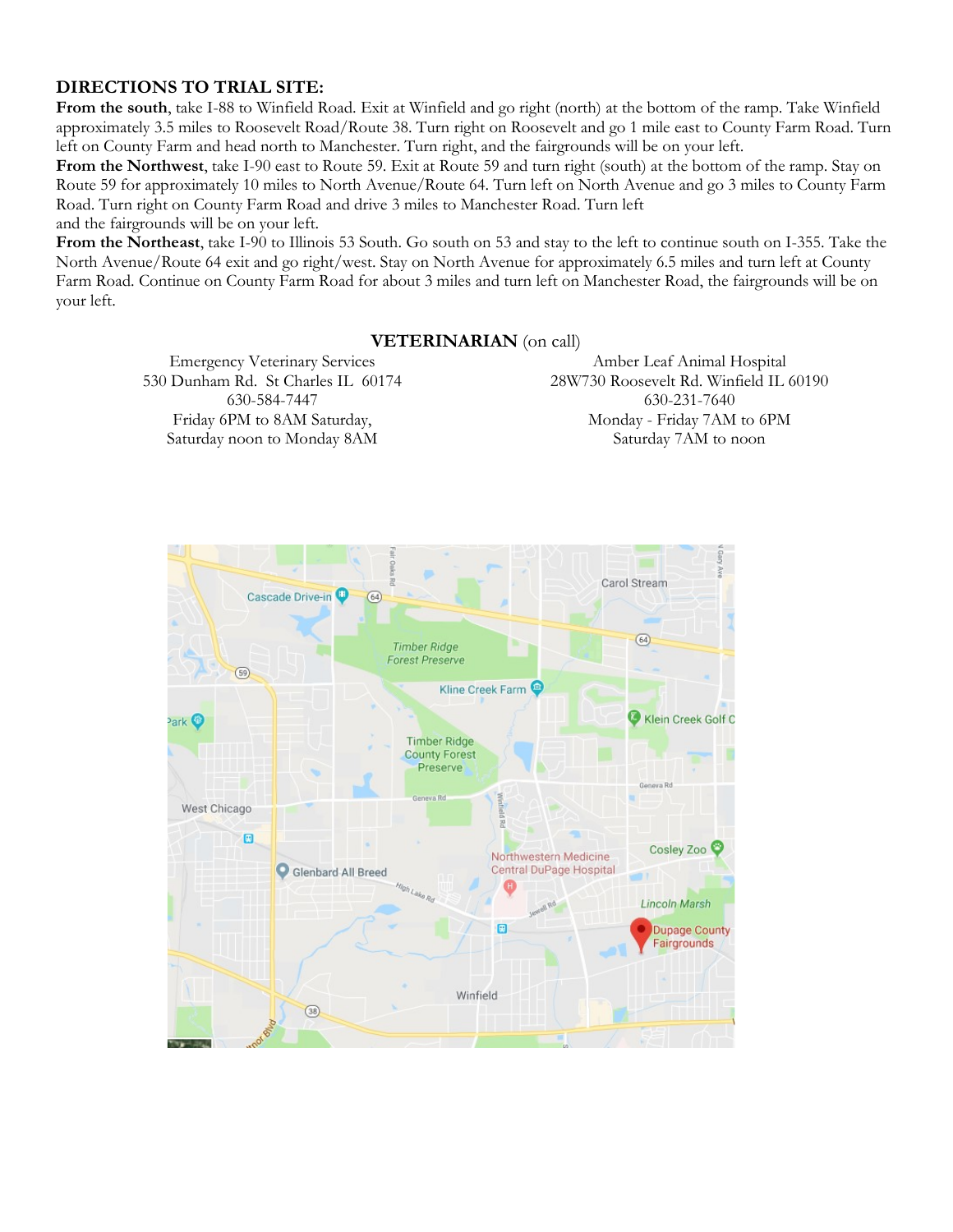## Glenbard All Breed Obedience Club AKC Obedience and Rally Trials Judging Schedule Friday, November 5, 2021 Events #2021064013 and # 2021064014

In event 2021064013 there are 28 dogs with 43 entries. In event 2021064014 there are 26 dogs with 37 entries.

Judging begins at 9:00 a.m. in Loretta Lazzara's ring and at 9:30 a.m. in Sandy Gould's ring. Lunch break is at the judge's discretion. The building will open at 8:00 a.m.

|                                                                                          | Ring 1 – Dr. Sandy Gould                                                        |                   | 43 entries                                 | Event #2021064013                                  |  |
|------------------------------------------------------------------------------------------|---------------------------------------------------------------------------------|-------------------|--------------------------------------------|----------------------------------------------------|--|
| 9:30 a.m.                                                                                | Master Walkthrough                                                              |                   |                                            |                                                    |  |
| 9:40                                                                                     | Master                                                                          |                   | 11 entries 454 457-458 460-467             |                                                    |  |
| 10:20                                                                                    | Excellent Walkthrough                                                           |                   |                                            |                                                    |  |
| 10:30                                                                                    | Excellent B                                                                     |                   | 12 entries 435 437 439 441-446 448-449 451 |                                                    |  |
| 11:00                                                                                    | Advanced Walkthrough                                                            |                   |                                            |                                                    |  |
| 11:10                                                                                    | Advanced B                                                                      |                   | 14 entries 415-416 419-421 423-428 430-432 |                                                    |  |
|                                                                                          | To follow Advanced A                                                            | 2 entries 411-412 |                                            |                                                    |  |
|                                                                                          | After noon Intermediate Walkthrough                                             |                   |                                            |                                                    |  |
|                                                                                          | To follow Intermediate                                                          | 2 entries 407-408 |                                            |                                                    |  |
|                                                                                          | To follow Novice Walkthrough                                                    |                   |                                            |                                                    |  |
| To follow Novice B                                                                       |                                                                                 | 1 entry           | 404                                        |                                                    |  |
|                                                                                          | To follow Novice A                                                              | 1 entry           | 401                                        |                                                    |  |
|                                                                                          | Ring 2 – Loretta Lazzara                                                        |                   | 37 entries                                 | Event #2021064014                                  |  |
| 9:00 a.m.                                                                                | Master Walkthrough                                                              |                   |                                            |                                                    |  |
| 9:10                                                                                     | Master                                                                          |                   | 9 entries 454 458 460-463 465-467          |                                                    |  |
| 9:40                                                                                     | Excellent Walkthrough                                                           |                   |                                            |                                                    |  |
| 9:50                                                                                     | Excellent B                                                                     |                   | 11 entries 435 439 442-449 451             |                                                    |  |
| 10:25                                                                                    | Advanced Walkthrough                                                            |                   |                                            |                                                    |  |
| 10:35                                                                                    | Advanced B                                                                      |                   |                                            | 11 entries 415-416 419 421 423-425 427-428 431-432 |  |
|                                                                                          | To follow Advanced A                                                            | 2 entries 411-412 |                                            |                                                    |  |
| 11:20                                                                                    | Intermediate Walkthrough                                                        |                   |                                            |                                                    |  |
| 11:30                                                                                    | Intermediate                                                                    | 2 entries 407-408 |                                            |                                                    |  |
| 11:40                                                                                    | Novice Walkthrough                                                              |                   |                                            |                                                    |  |
| 11:50                                                                                    | Novice B                                                                        | 1 entry           | 404                                        |                                                    |  |
| To Follow Novice A                                                                       |                                                                                 | 1 entry           | 401                                        |                                                    |  |
|                                                                                          | All times are approximate based on AKC standard judging times in dogs per hour: |                   |                                            |                                                    |  |
| Beginner Novice - 10, Novice - 9, Graduate Novice - 8, Open - 8, Utility - 7, Rally - 20 |                                                                                 |                   |                                            |                                                    |  |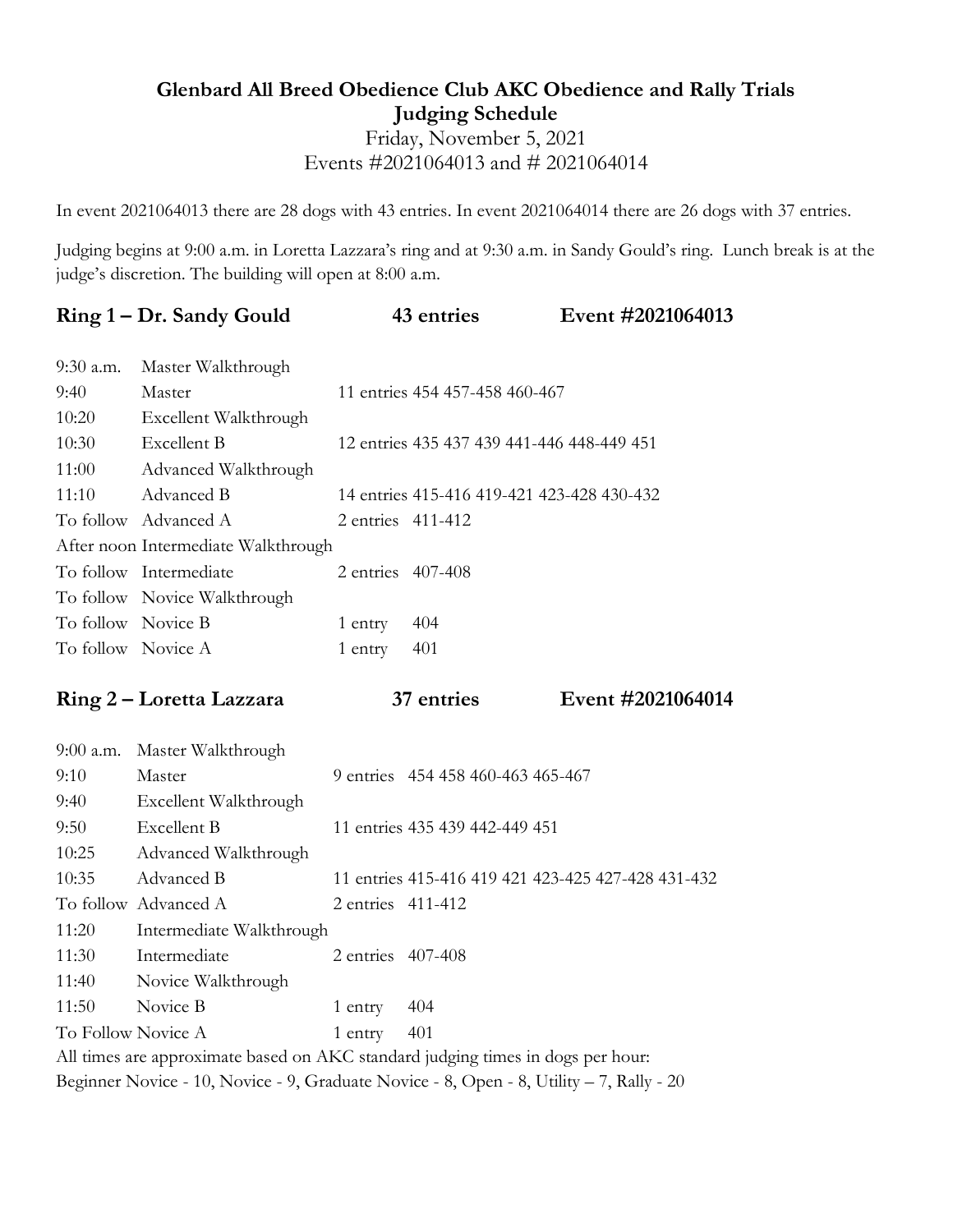#### Glenbard All Breed Obedience Club AKC Obedience and Rally Trials Judging Schedule

Saturday, November 6, 2021 Events # 2021064009and # 2021064016

In event 2021064009 there are 45 dogs with 62 entries. In event 2021064016 there are 38 dogs with 54 entries. Judging begins at 8:00 a.m. Lunch break is at the judge's discretion.

The building will open at 7:00 a.m.

#### Ring 1 – Loretta Lazzara

| 8:00 a.m. |                              |           | Utility B & Preferred Utility 13 entries 173-174 P200 177-180 182-184 186-187 190         |
|-----------|------------------------------|-----------|-------------------------------------------------------------------------------------------|
| 9:55      | Graduate Open                | 3 entries | 218 220 222                                                                               |
| 10:25     |                              |           | Open B & Preferred Open 16 entries 135 137 P193 P195 141-144 P197 146-148 151-152 154 156 |
|           | After noon Graduate Novice   | 1 entry   | 213                                                                                       |
|           | After noon Beginner Novice A | 2 entries | 203-204                                                                                   |
|           | After noon Beginner Novice B | 2 entries | 207 209                                                                                   |

# Ring 2 – James Comunale 23 entries Event #2021064009

| 8:00 a.m. | 2021064016 Open A              |                                          |                   | 4 entries 122 126 130 132                   |
|-----------|--------------------------------|------------------------------------------|-------------------|---------------------------------------------|
| 8:30      |                                | 2021064009 Graduate Open                 |                   | 3 entries 218 220 222                       |
| 9:00      |                                | 2021064009 Utility B & Preferred Utility |                   | 15 entries 173 175 P200 177-180 182-188 190 |
| 11:10     | $2021064016$ Utility A         |                                          |                   | 6 entries 161 163 165-166 168 170           |
|           | After noon 2021064016 Novice B |                                          |                   | 7 entries 110 112-114 116-117 119           |
|           |                                | After noon 2021064009 Beginner Novice B  | 4 entries 207-210 |                                             |
|           |                                | After noon 2021064009 Beginner Novice A  | 1 entry           | 203                                         |
|           |                                |                                          |                   |                                             |

# 17 entries Event #2021064016

|                     | 01.00 122 120 130 132                      |
|---------------------|--------------------------------------------|
|                     | 3 entries 218 220 222                      |
|                     | 5 entries 173 175 P200 177-180 182-188 190 |
|                     | fentries 161 163 165-166 168 170           |
|                     | entries 110 112-114 116-117 119            |
| $4 entries$ 207-210 |                                            |
| entry $203$         |                                            |
|                     |                                            |

| Ring 3 – Mrs. Suzanne M. Maybourne |                                    |           |                         | 39 entries Event #2021064009                       |
|------------------------------------|------------------------------------|-----------|-------------------------|----------------------------------------------------|
| $8:30$ a.m. Utility A              |                                    | 6 entries | 159 161 163 166 168 170 |                                                    |
| 9:25                               | Open B & Preferred Open 17 entries |           |                         | 135-136 P193 P195 139 141 143-144 P197 146-152 156 |
| 11:35                              | Open A                             | 6 entries | 122 127 129-132         |                                                    |
|                                    | After noon Graduate Novice         | 1 entry   | 213                     |                                                    |
| After noon Novice B                |                                    | 9 entries | 110-112 114-119         |                                                    |

All times are approximate based on AKC standard judging times in dogs per hour: Beginner Novice - 10, Novice - 9, Graduate Novice - 8, Open - 8, Utility – 7, Rally - 20